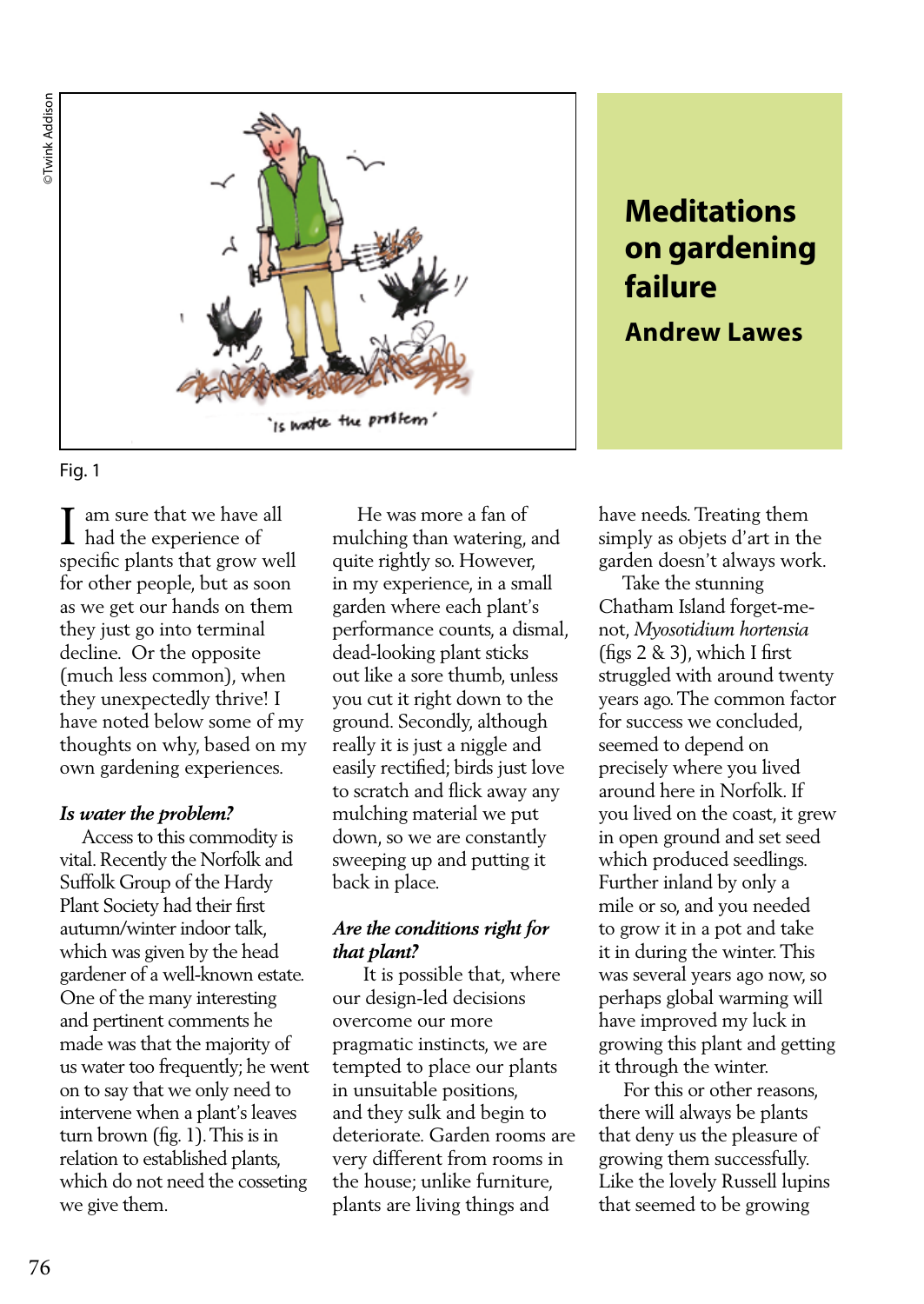

Fig. 2 *Myosotidium hortensia*

everywhere in Norfolk when I was a child. They never established themselves as perennials, for me at any rate. The more woody, blue and yellow types however flourish, even on road-side verges.

#### *Shared experience versus published advice*

 Focusing on the detail – which is arguably more the strength of the HPS – is our collective knowledge about individual plants and their needs. One only has to overhear a conversation between a group of HPS members on a garden visit: the discussion is almost always about the assets and liabilities of the plants around them (fig.4). I am sure that it is as much through our failures as our successes that we have acquired practical knowledge



Fig. 3 *M. h.* flower

of plants, their good and bad points, and how to grow them.

 If only we could collect – and somehow access – this body of knowledge, we would have our own plant Wikipedia. Though such hard-earned knowledge may at times be at odds with the accepted wisdom disseminated in mainstream gardening books, it has authenticity.

## *Low self-esteem versus conspiracy theory*

 There are plants that always give us the cold shoulder and, no matter how hard we try, they just seem determined to decline and eventually fizzle out. This is discouraging, and it is tempting to think that it must be our fault (fig. 5). The feeling is often strong enough to prevent us from trying again, particularly with the object of our failure. Once bitten, twice shy.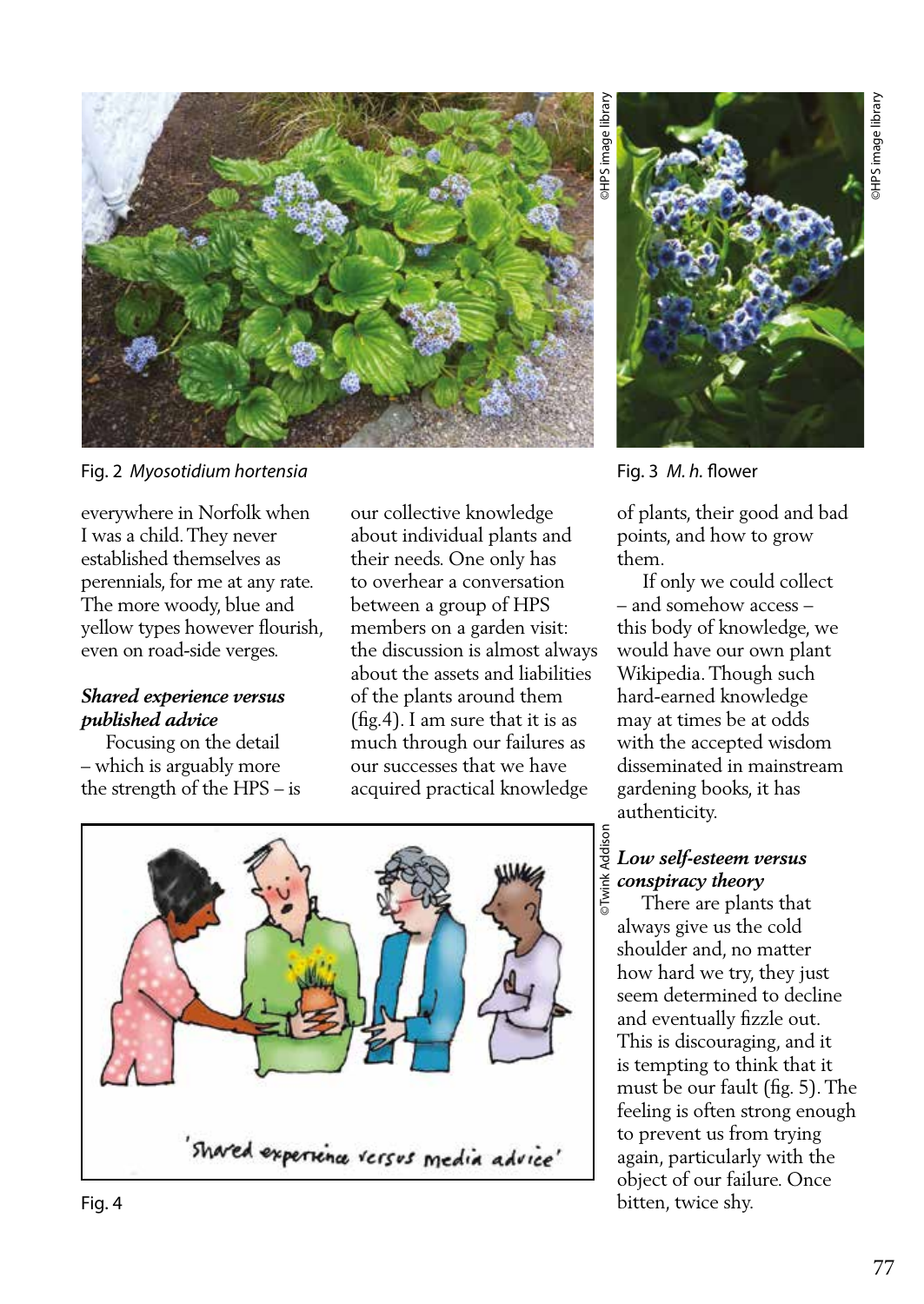

 Other questions can also spring to mind: is it me? Am I failing to understand the needs of this plant? Or, is there a problem with how this particular one has been bred – more to induce the 'impulse buy' than to provide a good garden doer? I am reminded of a speaker at a local meeting of ours several years ago, who touched on this when he cited the way certain bamboos had been produced by micropropagation. They just didn't like this method, and produced sickly plants.

 Which brings up 'the conspiracy': the natural growth model of a plant is quite unlike that of a business (fig. 6). Ignoring seed dispersion, plants naturally tend to spread at a 'zonal' pace, and with a few exceptions they gradually fill in the area around them. Commercially though, they are often treated like battery





#### Fig. 7 *Dryopteris sieboldii*





chickens, in their mass production and subsequent transport around our country and the world. A commodity bred to catch our eye, or lure us with perfume.

### *Some plants just like to do their own thing!*

 Some plants just need be left alone. For me, it is *Dryopteris sieboldii* (fig. 7). Now I just love this fern, even though it isn't particularly dainty or pretty, but perhaps because it is different from most other hardy ferns. In the right place it is quite architectural. It may be nearer the truth to admit that I love it because it challenges me, and is not easy to please. Whatever the reason and after several failures, I found that it flourished when I adopted the view towards it of what behaviourists refer to when dealing with difficult children: 'tactically ignoring'. I made sure that it was in a suitable position and that all its basic